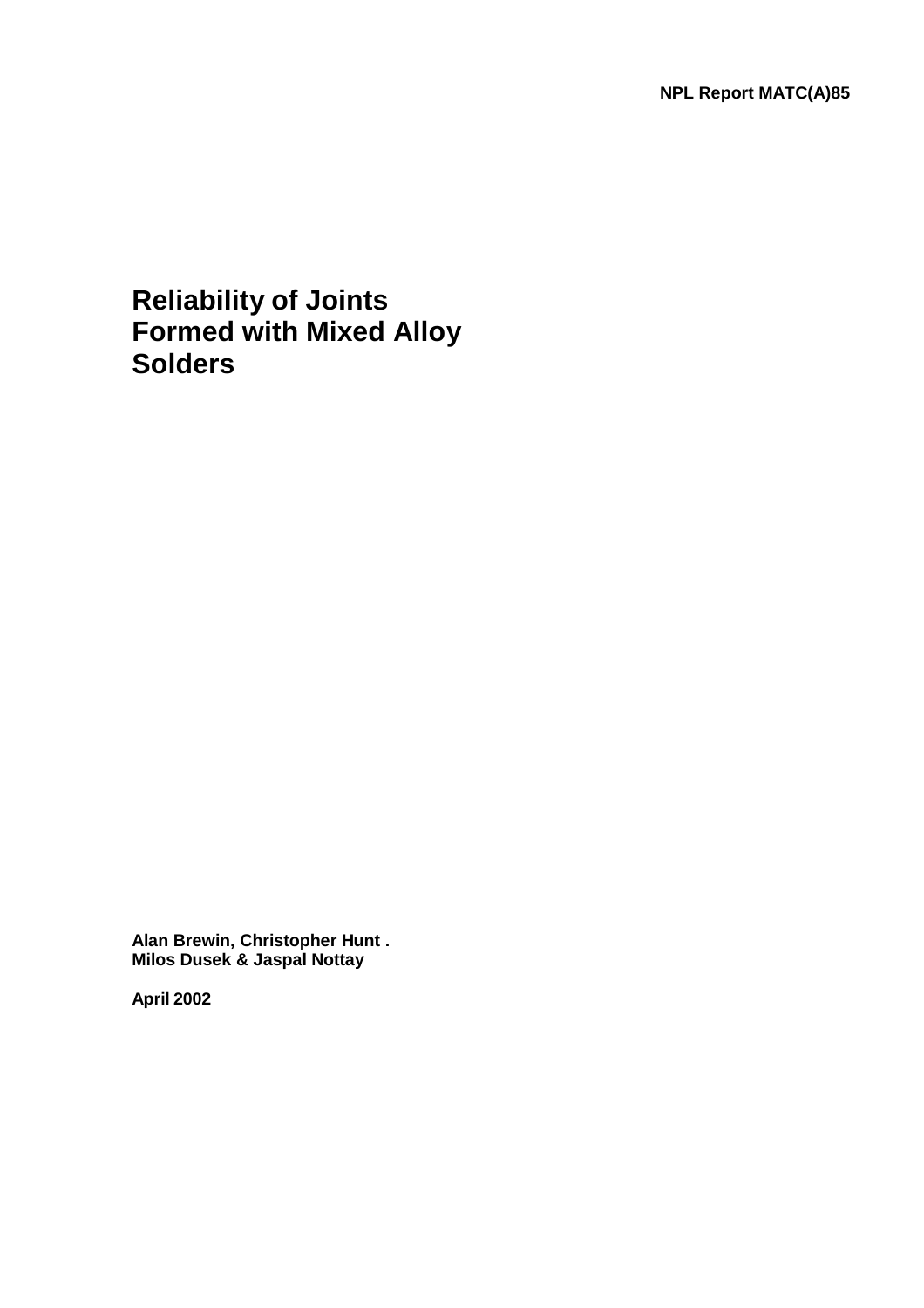# **Reliability of Joints Formed with Mixed Alloy Solders**

#### **Alan Brewin, Christopher Hunt, Milos Dusek & Jaspal Nottay Materials Centre National Physical Laboratory Teddington, Middlesex UK. TW11 0LW**

### **ABSTRACT**

The introduction of lead-free solders into the re-work arena will potentially involve the mixing of a wide variety of alloys in the resulting joints. This report investigates the effect on joint reliability of mixing alloys likely to be used in production and rework during the transition to lead-free soldering technologies.. SnPb, SnPbAg, SnCu, SnAgCu and SnAgBiCu alloys were used in a range of mixtures to make surface mount joints. The reliability of the joints was assessed using thermal cycling with continuity monitoring, and shear testing.

The continuity data is fitted to a Weibull distribution and 'first failure' reliability is defined as the number of thermal cycles at which 1% of the population of solder joints tested has failed (equivalent of first joint failure on a board of 100 solder joints). The results indicate that when solder alloys are mixed the resultant joints exhibit a general improvement in first failure reliability as compared with those soldered using the single alloys. This finding suggests that concerns about mixing of alloys in rework situations, may be unfounded.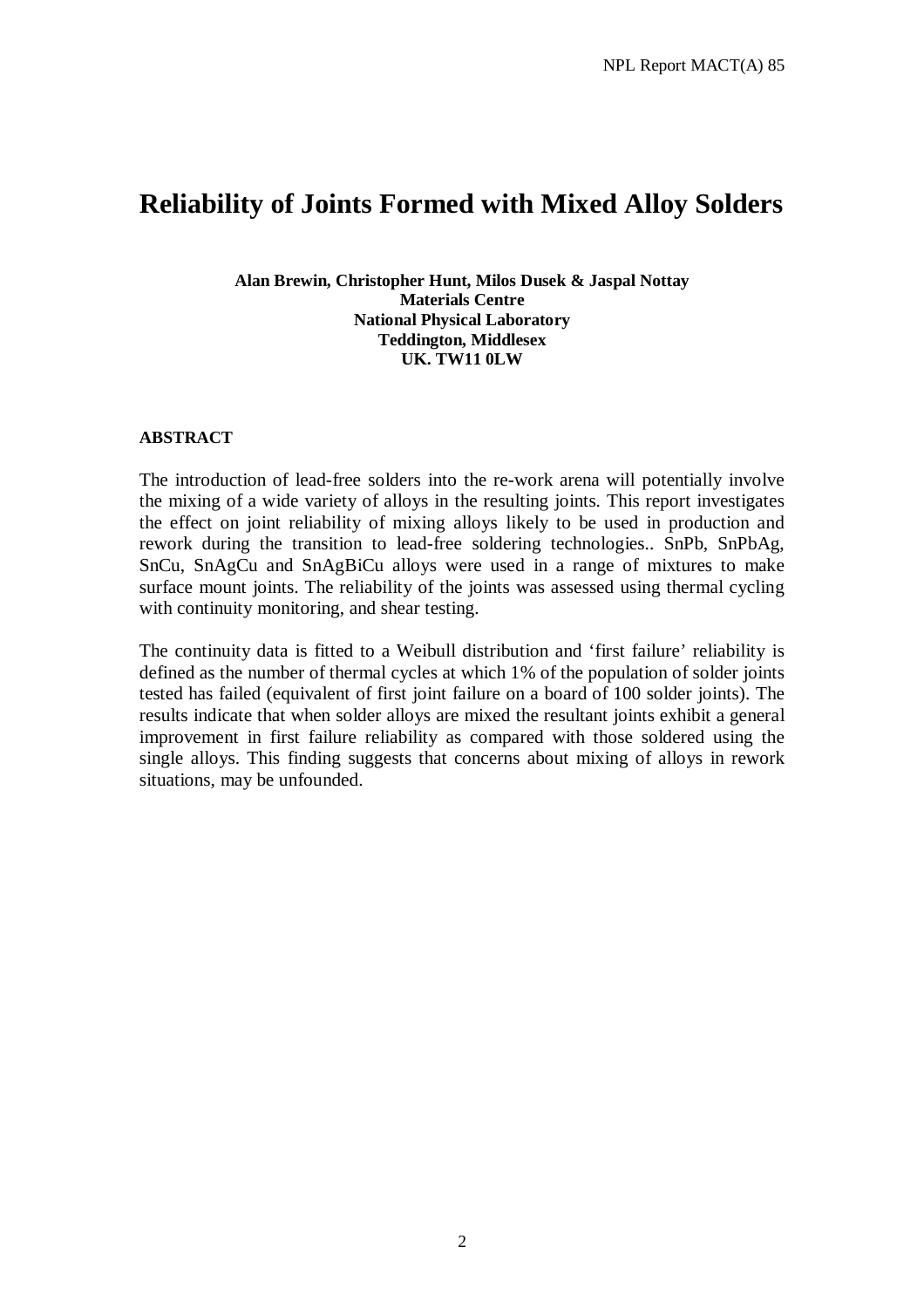© Crown copyright 2002 Reproduced by permission of the Controller of HMSO

#### ISSN 1473-2734

National Physical Laboratory Teddington, Middlesex, UK. TW11 0LW

Extracts from this report may be reproduced provided the source is acknowledged and the extract is not taken out of context.

Approved on behalf of Managing Director, NPL, by Dr C Lea, Head, Materials Centre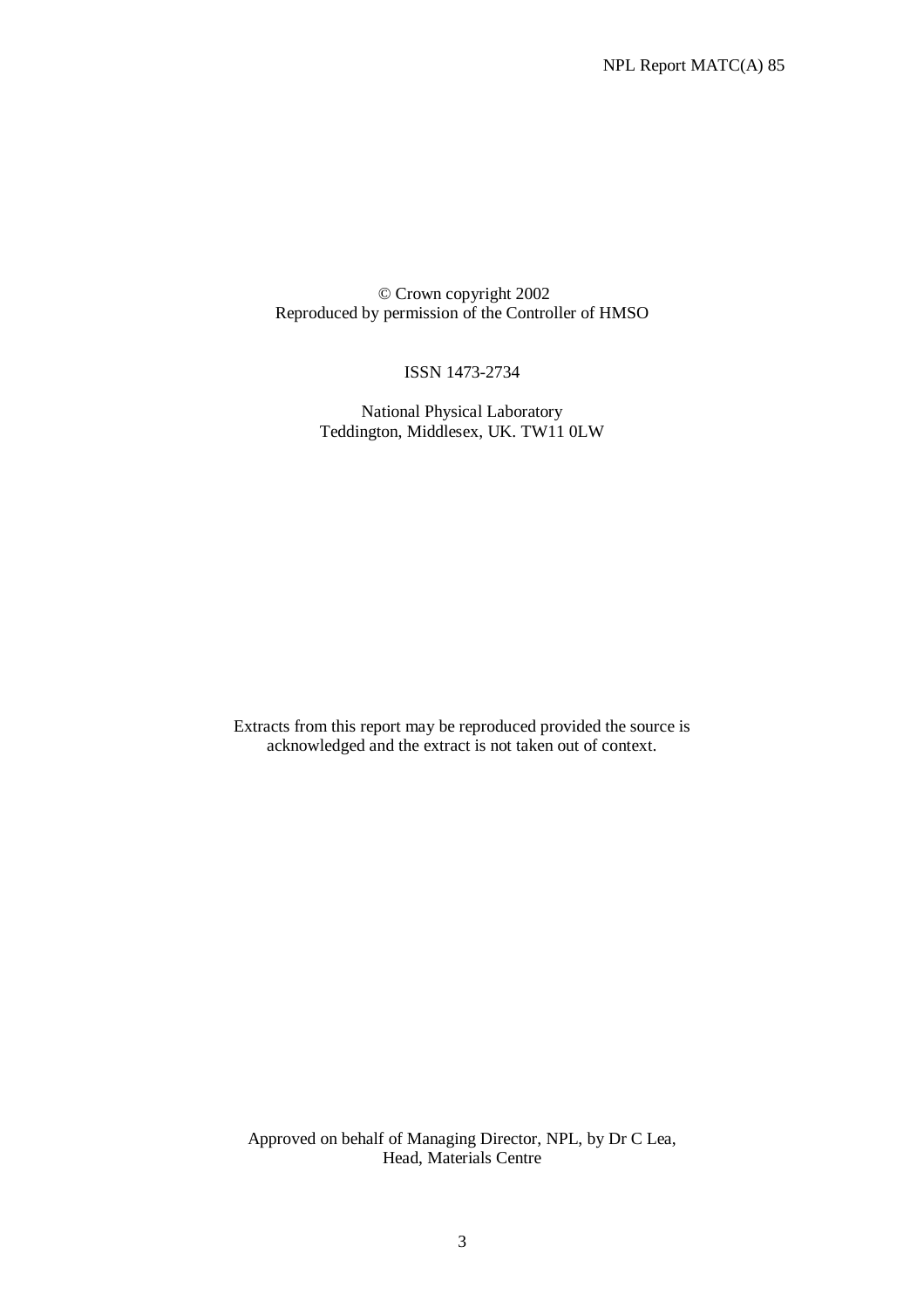# **CONTENTS**

| $\mathbf{1}$   |     |                                                                             |
|----------------|-----|-----------------------------------------------------------------------------|
| $\overline{2}$ |     |                                                                             |
| 3              |     |                                                                             |
|                | 3.1 |                                                                             |
|                | 3.2 |                                                                             |
|                | 3.3 |                                                                             |
| 4              |     |                                                                             |
|                | 4.1 |                                                                             |
|                | 4.2 |                                                                             |
|                | 4.3 | Additions of Tin/Lead/Silver (modelling use of SnPbAg solder wire)13        |
|                | 4.4 | Additions of Tin/Silver/Copper (modelling use of SnAgCu solder wire)13      |
|                | 4.5 | Additions of Tin/Silver/Copper/Bismuth (modelling use of SnAgBiCu wire)  14 |
|                | 4.6 | Additions of Tin/Copper Joint (modelling use of SnCu solder wire)  15       |
|                | 4.7 |                                                                             |
|                | 4.8 |                                                                             |
|                | 4.9 |                                                                             |
| 5              |     |                                                                             |
| 6              |     |                                                                             |
| $\overline{7}$ |     |                                                                             |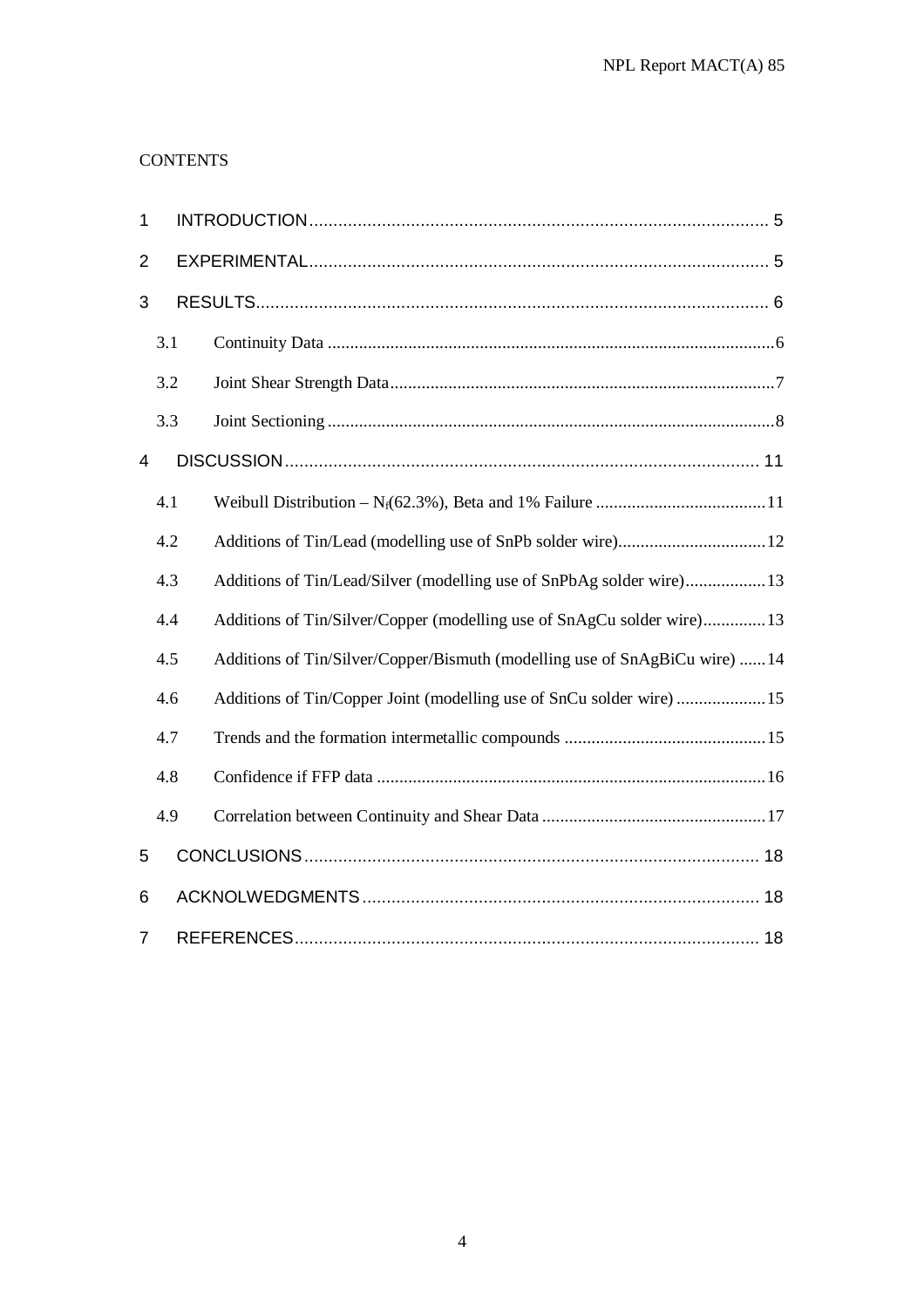# **1 INTRODUCTION**

The impending introduction of lead-free solders across the printed circuit assembly arena is likely to be relatively un-harmonized, with different manufacturers using different alternative alloys. Thus for those reworking parts of a circuit board the assumption that the joint was made from tin-lead alloy can no longer be made.

In consequence, where sub-assemblies are manufactured at various locations, and possibly reworked or repaired with alternative solders, the possibility of creating solder mixtures has significantly increased. The consequence of creating alloys differing from the original specification will be that new phases and intermetallics may be formed that may enhance or degrade solder joint reliability.

This report investigates the effect on joint reliability of mixing alloys likely to be used in production and rework during the transition to lead-free soldering technologies.

## **2 EXPERIMENTAL**

The manufacture of the test boards was performed using the procedure outlined in report MATC(A) 73 [1]. There were five different solder alloys used in the experiment in combinations of two lead-based solders and three lead-free solders. Table 1 lists the alloys together and their melting points.

| Solder | Composition                | Melting Point $({}^{\circ}C)$ |
|--------|----------------------------|-------------------------------|
|        | 63.1Sn/36.9Pb              | 183                           |
|        | 95.8Sn/3.5Ag/0.7Cu         | 217                           |
|        | 93.3Sn/3.7Ag/2.1 Bi/0.8 Cu | 210                           |
|        | 99.3Sn/0.7Cu               | 227                           |
|        | 63Sn/37Pb/2Ag              | ~179                          |

**Table 1: Solder alloy description** 

Table 2 outlines the matrix of solder mixtures used in the study; half the Table is blanked out as it simply repeats diagonally the bottom half. The occurrence of 5 in a cell indicates that 5 assemblies were built of this combination.

#### **Table 2:** Solder alloy combinations

| (%       | ID |   | A 25 A 50 A 75 B 25 B 50 B 75 C 25 C 50 C 75 D 25 D 50 D 75 E 0 D 0 |   |   |   |  |  |  |  |  |
|----------|----|---|---------------------------------------------------------------------|---|---|---|--|--|--|--|--|
| SnPb     | А  |   |                                                                     |   |   |   |  |  |  |  |  |
| SnAgCu   | B  | C |                                                                     |   |   |   |  |  |  |  |  |
| SnAgBiCu |    |   |                                                                     |   | Ⴢ | 5 |  |  |  |  |  |
| SnCu     |    |   |                                                                     | ┍ |   |   |  |  |  |  |  |
| SnPbAg   | Ε  |   |                                                                     |   |   |   |  |  |  |  |  |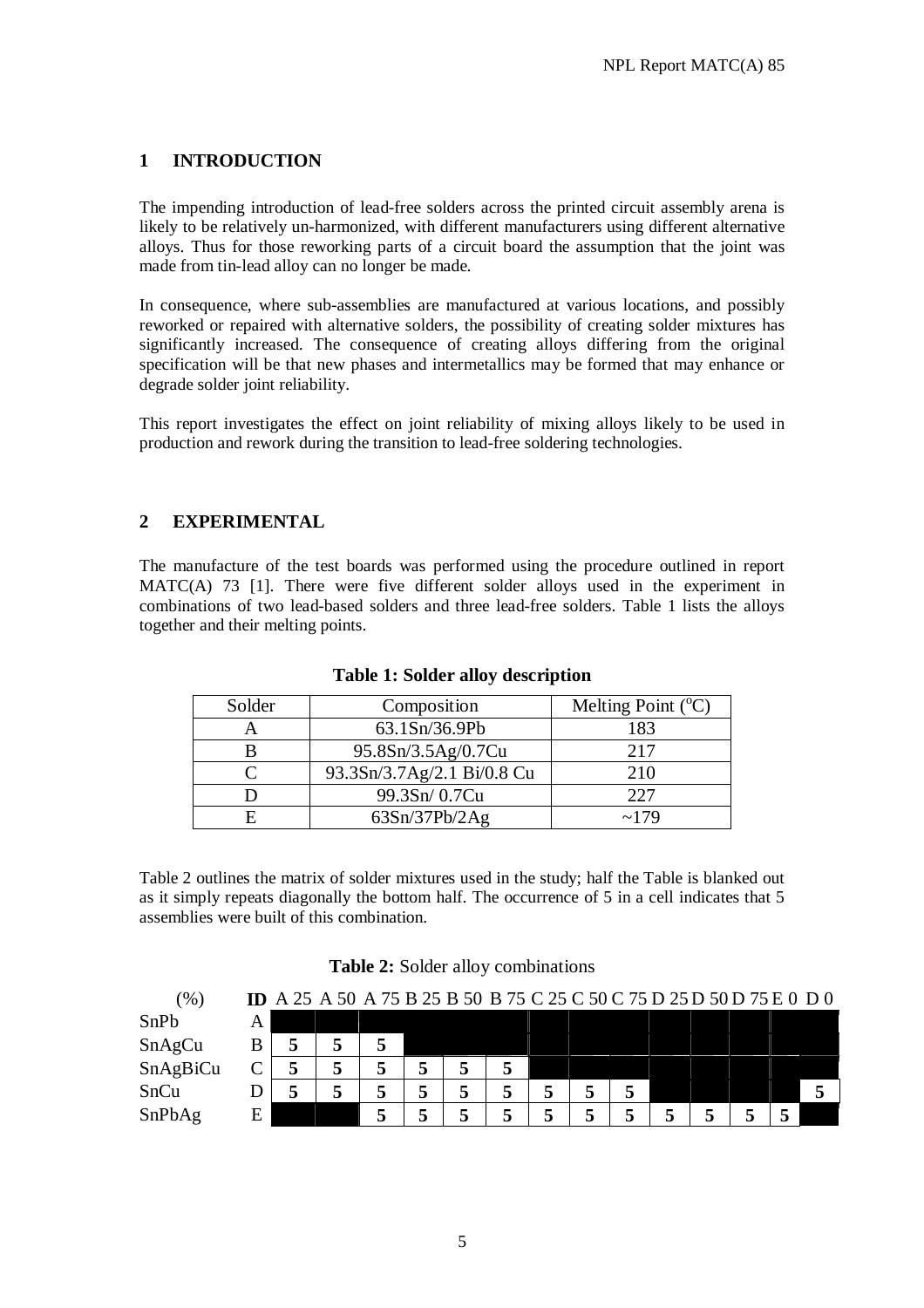Thermal cycling and continuity data collection were undertaken using the method described in NPL Code of Practice 49 – 'Compatibility of Lead-free Solders with PCB Materials' [2]. Continuity data were collected for the 2512 chip resistors, the SOIC components and THresistors.



**Figure 1.** Test PCB layout and design

# **3 RESULTS**

## **3.1 Continuity Data**

There were no continuity failures detected for any of the SOIC or TH resistor joints, hence the data below are for the 2512 chip resistors only.

The work was intended to follow a previous reliability study [3] utilising the data collected on solder alloys as references. Processing issues have meant that the test boards, although identical in design and surface finish, have behaved like separate batches. The data collected from the two experimental runs cannot be directly compared with the result that only data for the single alloys SnCu and SnPbAg are available.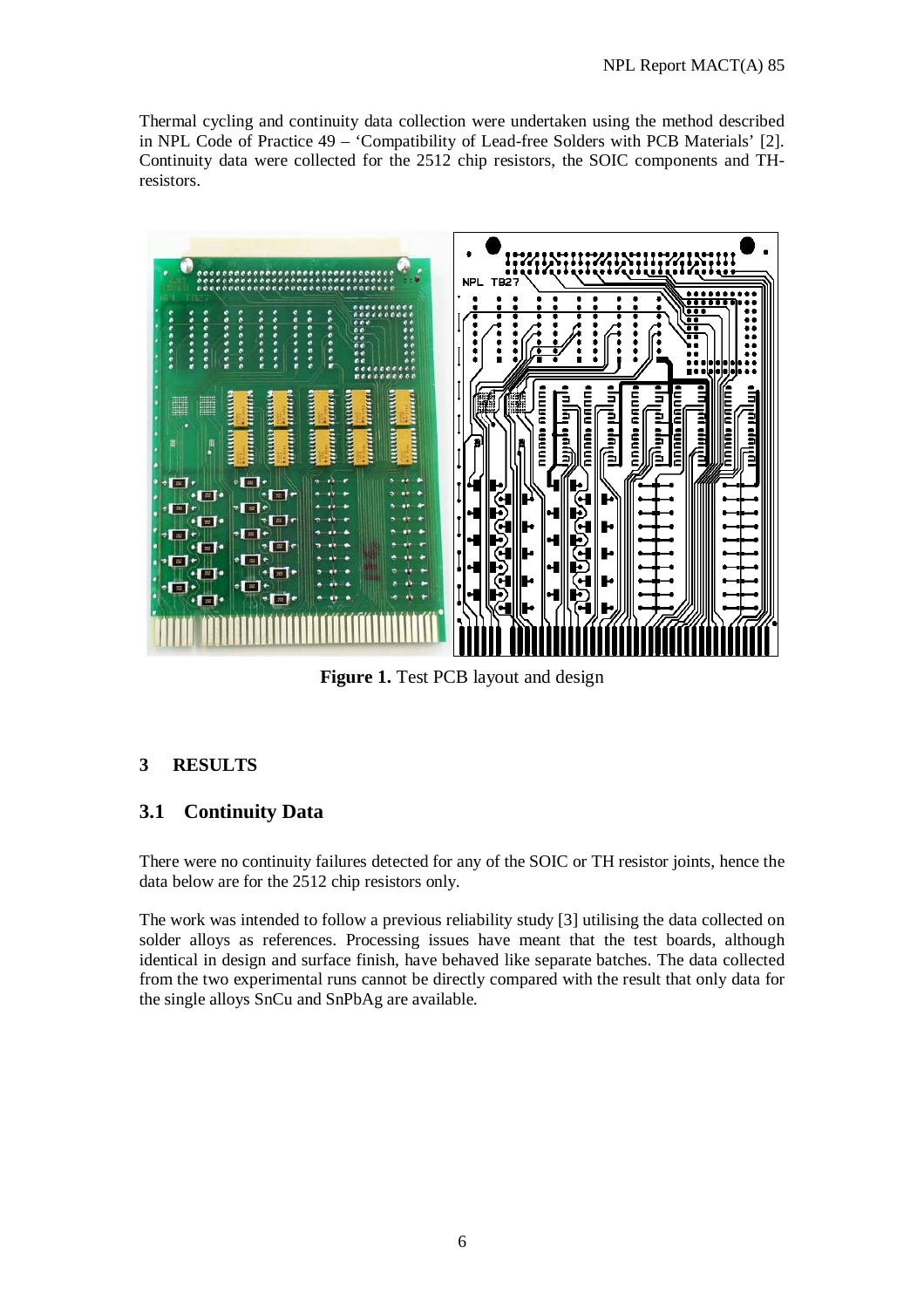| Alloy 1  | $\frac{9}{6}$   | Alloy 2  | %               | <b>Beta</b>      | Nf62.3 | Nf/Beta | <b>Cycles to 1% Faliure</b> |
|----------|-----------------|----------|-----------------|------------------|--------|---------|-----------------------------|
| SnAgBiCu | 25              | SnAgCu   | 75              | 2.8              | 1876   | 678.25  | 356                         |
| SnAgBiCu | 50              | SnAgCu   | 50              | 2.0              | 3635   | 1817.38 | 364                         |
| SnAgBiCu | 75              | SnAgCu   | 25              | $2.2\,$          | 3067   | 1371.39 | 392                         |
| SnAqBiCu | $\overline{25}$ | SnPb     | $\overline{75}$ | $\overline{3.7}$ | 1378   | 376.62  | 392                         |
| SnAgBiCu | 50              | SnPb     | 50              | 4.6              | 2139   | 467.94  | 782                         |
| SnAgBiCu | $\overline{75}$ | SnPb     | 25              | 1.7              | 4020   | 2423.72 | 251                         |
| SnAgCu   | 25              | SnPb     | 75              | 4.2              | 1920   | 461.94  | 635                         |
| SnAgCu   | 50              | SnPb     | 50              | 3.2              | 2025   | 642.76  | 470                         |
| SnAgCu   | 75              | SnPb     | 25              | 3.1              | 1457   | 463.67  | 337                         |
| SnAgPb   | 25              | SnAgCu   | 75              | 4.4              | 2126   | 482.71  | 748                         |
| SnAgPb   | 50              | SnAgCu   | 50              | 4.0              | 2349   | 587.23  | 744                         |
| SnAgPb   | 75              | SnAgCu   | 25              | 4.0              | 2215   | 553.73  | 701                         |
| SnCu     | 25              | SnAgBiCu | 75              | 1.3              | 2138   | 1609.44 | 67                          |
| SnCu     | 50              | SnAgBiCu | 50              | 2.3              | 1671   | 718.17  | 231                         |
| SnCu     | 75              | SnAgBiCu | 25              | 4.9              | 1338   | 275.47  | 519                         |
| SnCu     | 25              | SnAgCu   | 75              | 3.2              | 1253   | 391.68  | 297                         |
| SnCu     | 50              | SnAgCu   | 50              | 3.7              | 1366   | 368.39  | 395                         |
| SnCu     | 75              | SnAgCu   | 25              | 4.6              | 1255   | 274.20  | 460                         |
| SnCu     | $\overline{25}$ | SnPb     | $\overline{75}$ | 1.9              | 2693   | 1427.14 | 235                         |
| SnCu     | 50              | SnPb     | 50              | 3.1              | 1443   | 470.24  | 322                         |
| SnCu     | $\overline{75}$ | SnPb     | $\overline{25}$ | 2.5              | 1059   | 418.33  | 172                         |
| SnPbAg   | 25              | SnAgBiCu | 75              | 2.4              | 2394   | 1010.53 | 344                         |
| SnPbAg   | 50              | SnAgBiCu | 50              | 4.0              | 2535   | 633.84  | 803                         |
| SnPbAg   | 75              | SnAgBiCu | 25              | 4.0              | 2596   | 648.95  | 822                         |
| SnPbAg   | $\overline{25}$ | SnCu     | 75              | 2.8              | 1820   | 643.43  | 358                         |
| SnPbAg   | 50              | SnCu     | 50              | 2.9              | 2909   | 1017.61 | 582                         |
| SnPbAg   | 75              | SnCu     | 25              | 4.4              | 2555   | 576.71  | 905                         |
|          |                 | SnCu     | 100             | 2.5              | 952    | 380.99  | 151                         |
|          |                 | SnPbAg   | 100             | 1.2              | 3491   | 2985.05 | 68                          |

**Table 3.** Results for Thermal Cycling Continuity Testing

# **3.2 Joint Shear Strength Data**



**Figure 2.** Ultimate Joint Shear Strength Data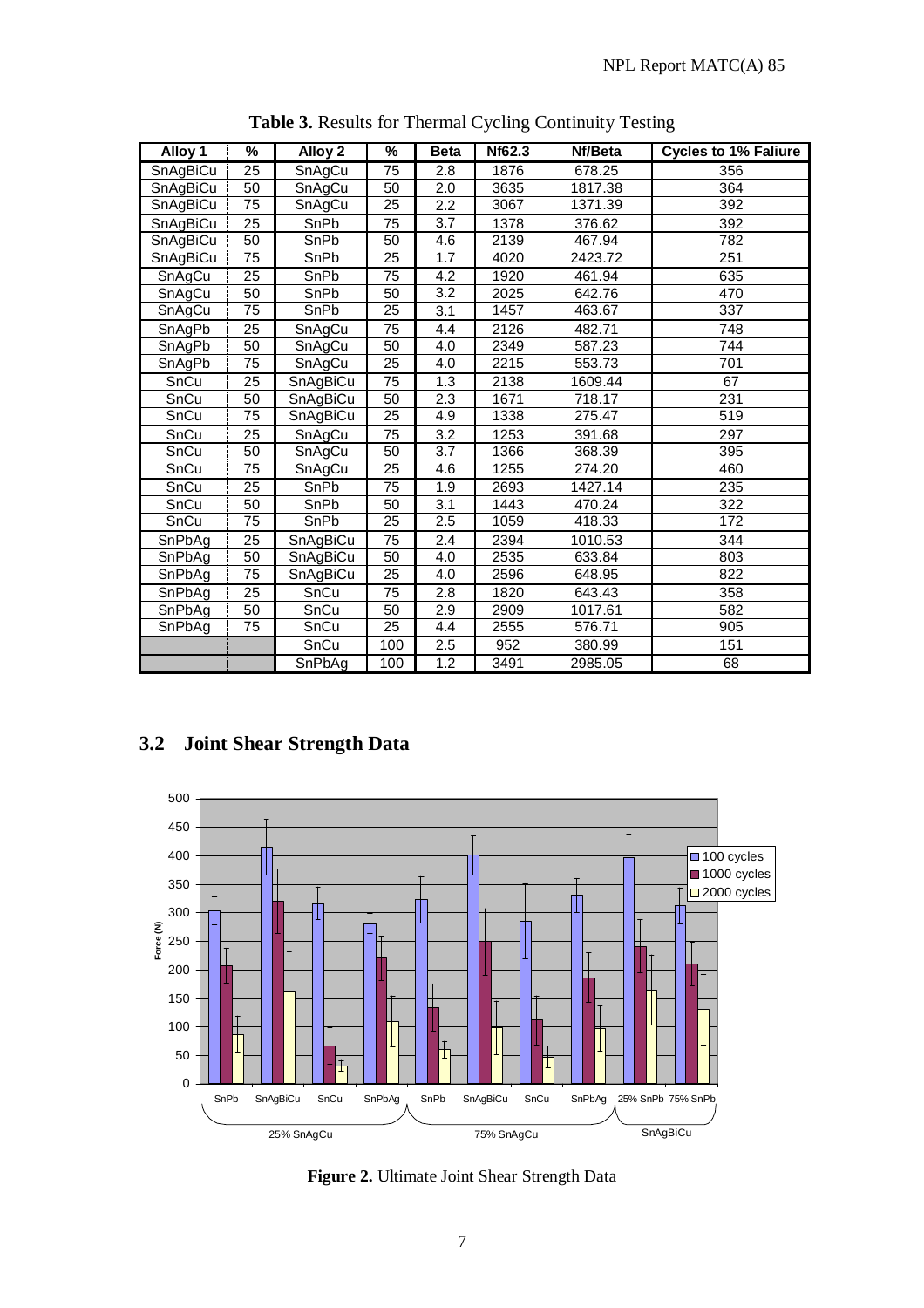The ultimate shear strength (USS) results for the alloy mixtures tested are shown in Figure 2. The approach is from the point of view of reworking a joint, (originally made from SnPb, SnAgBiCu, SnCu or SnPbAg) with SnAgCu (SAC) alloy solder wire. The main point to note is the poor performance for SnCu-containing alloys after only 1000 cycles, indicating the poor performance of SnCu solder joints reworked with SnAgCu solder.

In addition the bismuth-containing joints show an improved USS over similar joints after rework with the tertiary SAC alloy after all levels of cycling.

# **3.3 Joint Sectioning**

Generally there was a coarsening of the microstructure as the joints were thermally cycled. This is illustrated in Figure 3.



100 Cycles 1000 Cycles



The thermal cycling did not change the amounts or types of intermetallic phases present. For example  $Cu<sub>6</sub>Sn<sub>5</sub>$  and Ag<sub>3</sub>Sn intermetallic phases were present in both 100 and 1000 cycled (25% SnAgCu, 75% SnPb) through-hole joints (Figure 4).



**Figure 4.**  $Cu_6Sn_5$  and Ag<sub>3</sub>Sn phases in 25% SnAgCu, 75% SnPb through-hole joints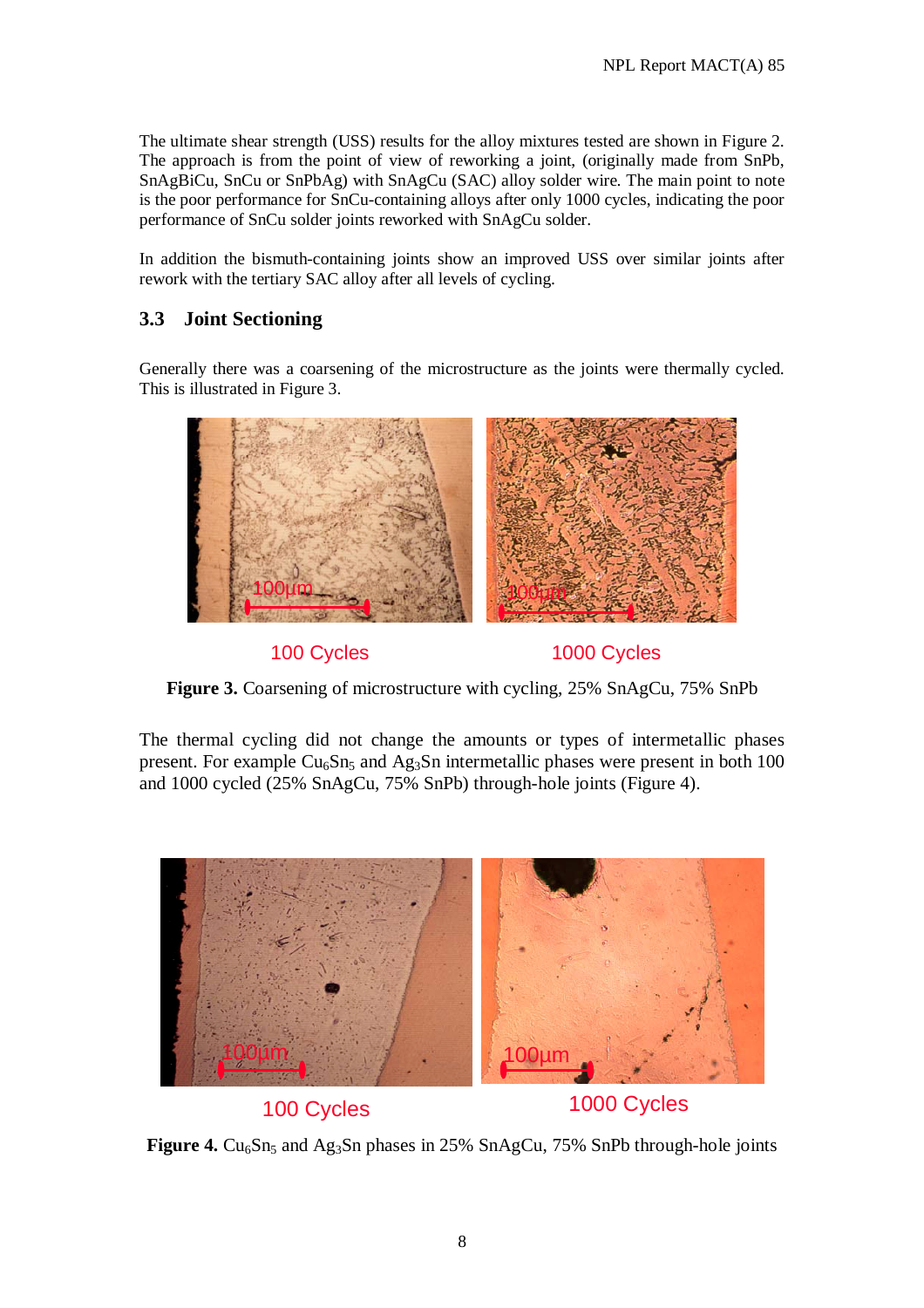The SM joints with Bi present in the mixture were sometimes found to behave in a brittle manner, with failure at the interface with the component termination (Figure 5). Those with increasing levels of Pb behaved in a ductile manner, with crack propagation within the bulk of the joint (Figure 6).



**Figure 5.** 25% SnAgBiCu/75% SnPb cracking at SM joint/component interface



**Figure 6.** 25% SnAgCu/ 75% SnPb SM joint cracking within joint bulk

With alloy mixtures solidification may take place over wider range of temperatur than with the eutectic alloys. This involves partial solidification as the joints form in separate phases, increasing the risk if fillet lifting. Fillet tearing was observed on through hole joints of the following alloy mixtures:

- 25% SnPbAg/ 75% SnAgCu
- 75% SnAgBiCu/ 25% SnPb
- 25% SnAgCu/ 75% SnPb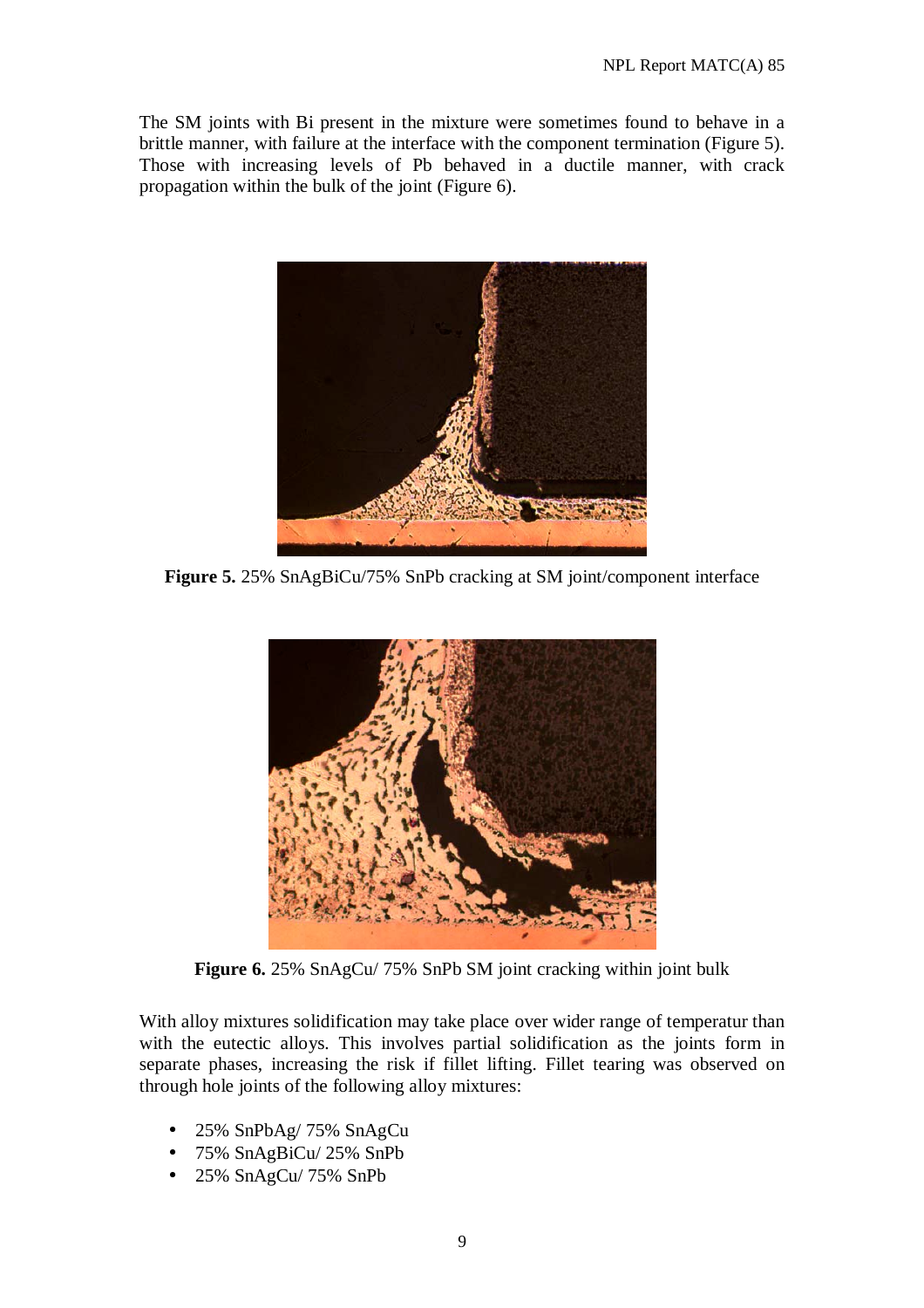All the fillet tearing defects were benign and did not impact on joint continuity.



**Figure 7.** 25% SnPbAg/ 75% SnAgCu TH joint, fillet tearing



**Figure 8.** 75% SnAgBiCu/ 25% SnPb TH joint, fillet lifting, and evidence of pad lifting

Figure 8, shows the potentially serious failure mechanism of pad lifting. If this occurs at the connection to a trace, continuity will be broken, and failure will be deemed to have occurred. Figure 9 illustrates the more benign fillet tearing mechanism.



**Figure 9.** 25% SnAgCu/ 75% SnPb TH joint, fillet lifting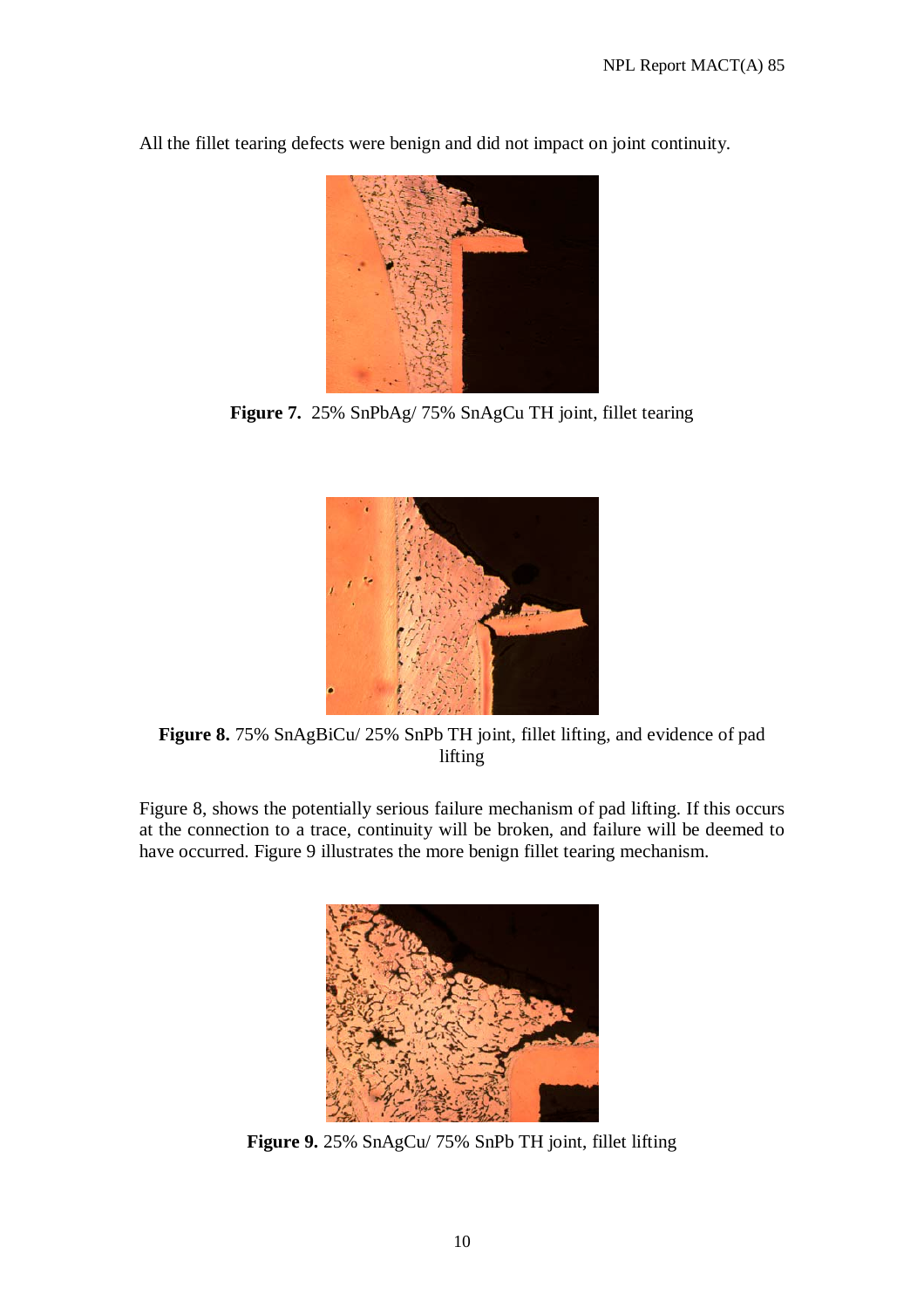#### **4 DISCUSSION**

## **4.1 Weibull Distribution – Nf(62.3%), Beta and 1% Failure**

The failure rate with time data is fitted to the Weibull distribution model to obtain the values given in Section 3. To help visualise the significance of the  $N_f$  and Beta values it is useful to look at the shape of representative Weibull distribution curves (Figure 10).

 $N_f$ , or the 'characteristic number of cycles to failure' is the number of thermal cycles needed to cause 62.3% of the solder joints to fail. It is commonly quoted as a measure of the relative solder joint reliability.

Beta is the gradient of the curve at the  $N_f$  point. A larger Beta (high gradient) essentially means that failures occur within a smaller range of cycles. A lower Beta indicates that failures occur over a wider range.



**Figure 10.** Weibull distributions for example  $N_f$  and Beta values.

It only takes one solder joint to fail for an electronic device to malfunction or stop working all together. For the end user of an electronic product, therefore, the values of  $N_f$  and Beta are less important than the number of cycles needed to produce just one joint failure. This point was highlighted by the NPL's MPM Industrial Advisory Group, consisting of industry members.

For this reason the continuity data for each alloy mix are fitted to a Weibull distribution and 'first failure performance' (FFP) is defined as the number of thermal cycles at which 1% of the population of solder joints tested has failed (arbitrarily chosen as the equivalent of a first joint failure on a board of 100 solder joints). Data are plotted in the following figures using  $N_f$ and the number of cycles to 1% failure, rather than Beta.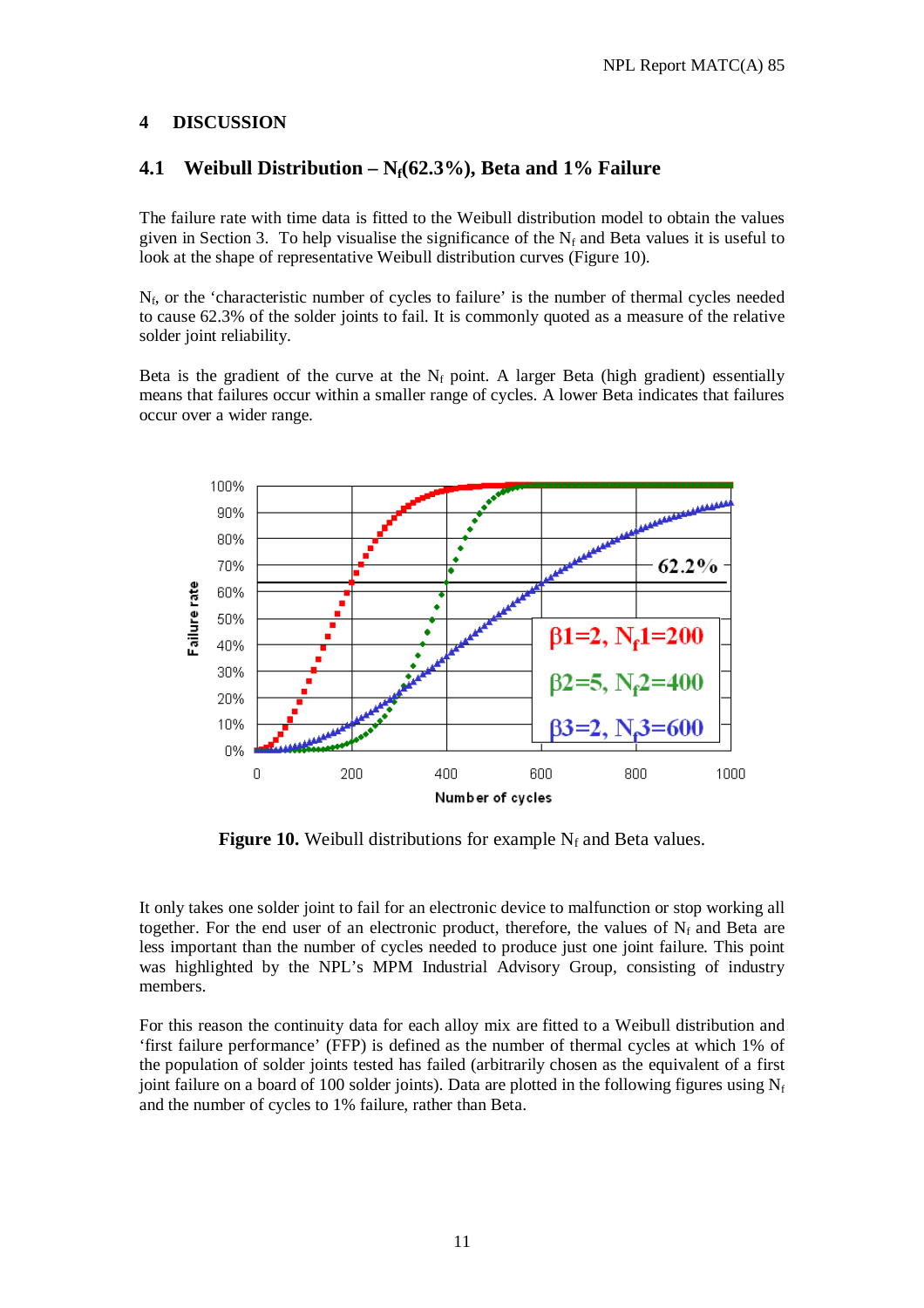The spheres used in the following plots to represent alloys mixtures are colour and size coded as follows:

| % of Joint<br><b>By Mass</b> | 100% | 75% | 50% | 25% |
|------------------------------|------|-----|-----|-----|
| SnPbAg                       |      |     |     |     |
| SnPb                         |      |     |     |     |
| SnAgCu                       |      |     | ٠   |     |
| SnCu                         |      |     | ٠   |     |
| SnAgBiCu                     |      |     |     |     |

**Figure 11.** Legend for rework reliability plots.

Although mixing solder pastes prior to reflow created the alloys mixes, the results are grouped according to the rework scenario for each wire type. This makes the data easier to apply practice. The diagrams are shaded to illustrate the area of best performance (high 1% performance and high  $N_f$  i.e. top right).



# **4.2 Additions of Tin/Lead (modelling use of SnPb solder wire)**

**Figure 12.** Effects of addition of Tin/Lead

An increase in the amount of SnPb in a SnAgCu or SnCu joint can be seen to increase the FFP without a significant effect on  $N_f$ . Whilst additions to the bismuth alloy decreases the  $N_f$ of the joint.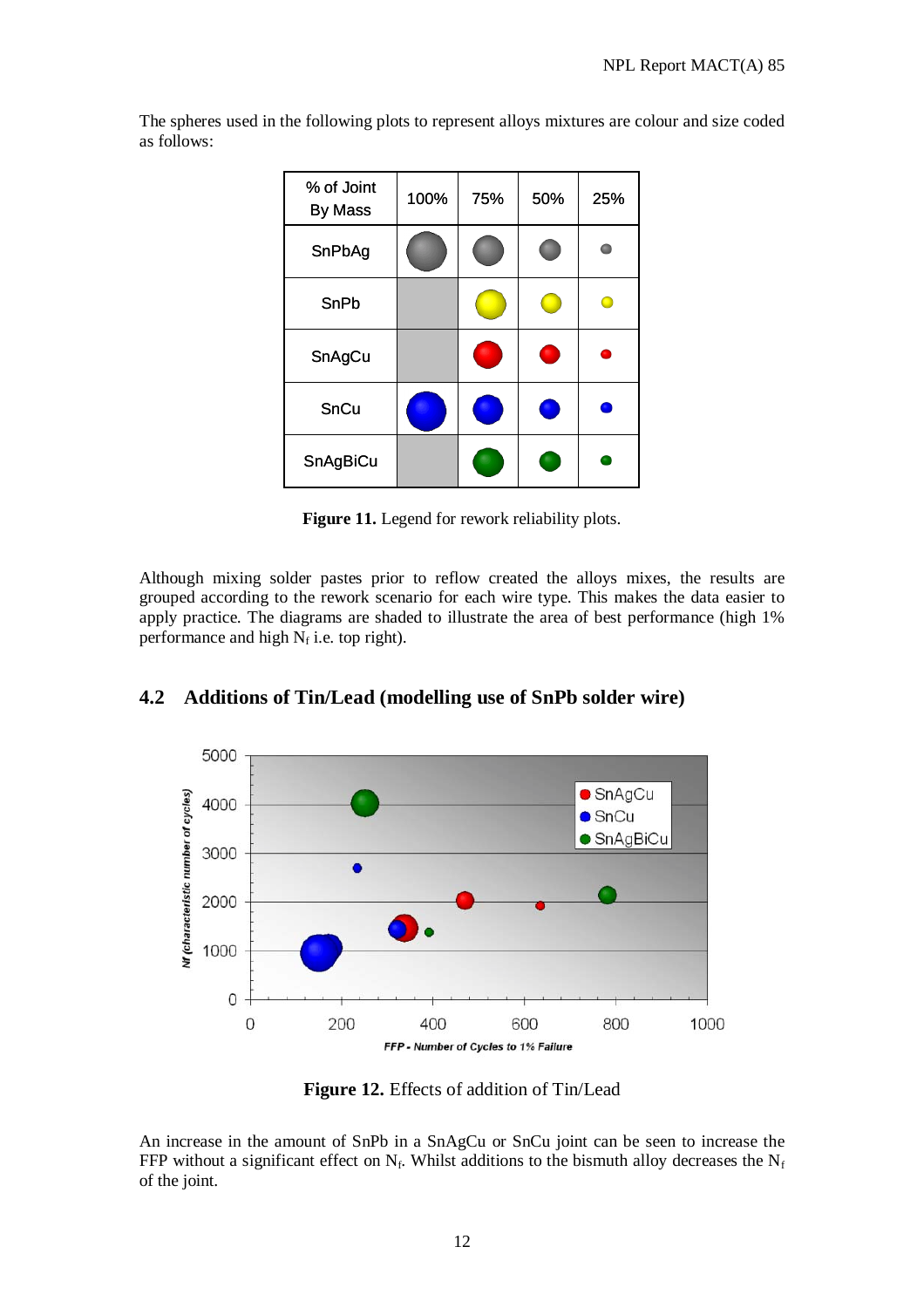

**4.3 Additions of Tin/Lead/Silver (modelling use of SnPbAg solder wire)** 

**Figure 13.** Effects of addition of Tin/Lead/Silver

Addition of SnPbAg to SnCu and SnAgBiCu increases the FFP of the alloy mixture. Additions of SnPbAg to SAC alloy improve the FFP drastically. It can be noted that the single SnPbAg and SnCu alloys exhibit the earliest no cycles to 1% failure.

# **4.4 Additions of Tin/Silver/Copper (modelling use of SnAgCu solder wire)**



**Figure 14.** Effects of rework for a Tin/Silver/Copper Joint

Mixtures of the SAC alloy with SnPbAg shows a very good FFP (over 700 cycles) compared to pure SnPbAg (68 cycles). The mixing of SAC with SnAgBiCu in any amount results in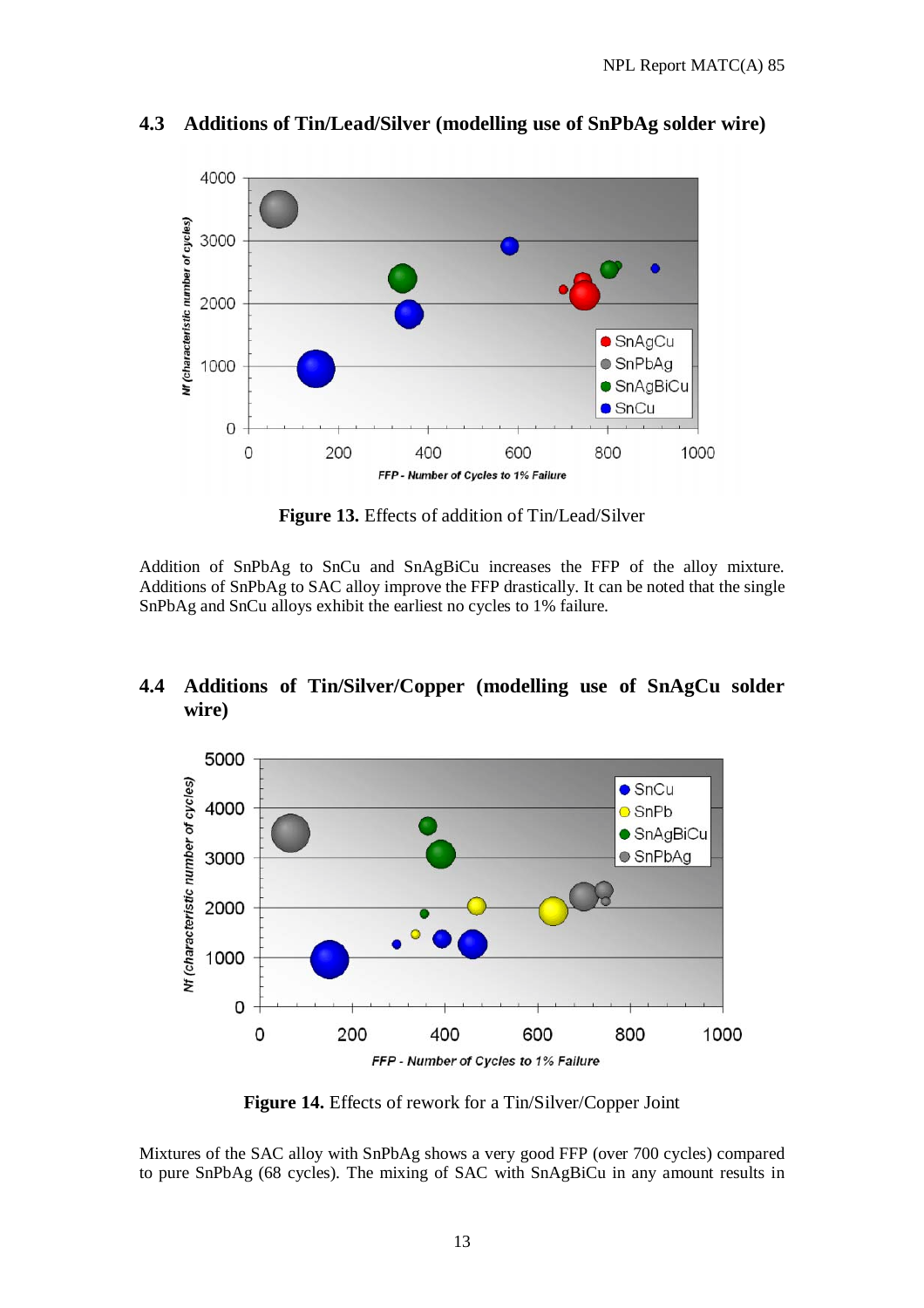around 400 cycles to 1% failure, despite variation in the  $N_f$  performance of the joints. SAC with SnPb mixtures all have an  $N_f$  of around 2000 cycles, but first FFP increases with the amount of lead-containing alloy present.

Addition of SAC to SnCu at 25% increases the no. cycles to 1%, failure in relation to the single SnCu alloy (from 151 to 460 cycles). Further additions whilst not effecting  $N_f$  result in a decrease in FFP (back to 297 cycles).

# **4.5 Additions of Tin/Silver/Copper/Bismuth (modelling use of SnAgBiCu solder wire)**



**Figure 15.** Effects of rework for a Tin/Silver/Copper/Bismuth Joint

Mixtures with SAC all produce a FFP of around 400 cycles. The addition to SnCu at 25% increases with FFP from 151 cycles up to over 500. Further additions of SnAgBiCu decreases the number of cycles to 1% failure right down to only 67 cycles for a composition with 75% of the bismuth-containing alloy.

Similar trends are seen with the SnPbAg alloy, although when it is mixed with the SnAgBiCu provides better FFP than the single SnPbAg alloy results in all cases.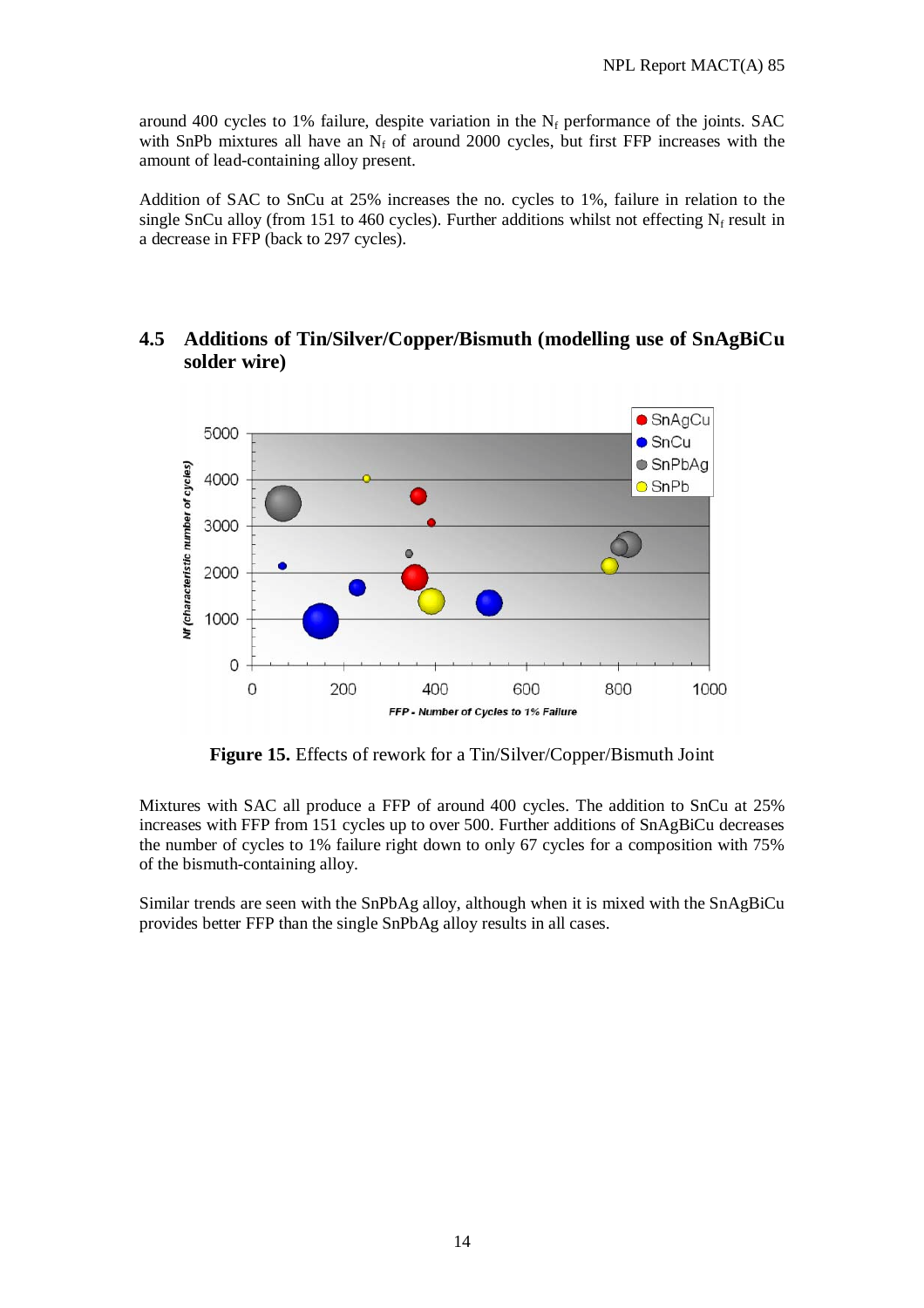

# **4.6 Additions of Tin/Copper Joint (modelling use of SnCu solder wire)**

**Figure 16.** Effects of rework for a Tin/Copper Joint

The addition of SnCu to other alloys to is generally shown to improve FFP, whilst decreasing or having a negligible effect on  $N_f$ . Again the mixture with 75% of the bismuth-containing alloy stands out, exhibiting a very low FFP of only 67.

## **4.7 Trends and the formation intermetallic compounds**

Although it is difficult to identify universal trends for any of the mixtures, in defined regions some trends are apparent. Groupings can be identified using  $N_f$  data, but trends are seen more clearly in the 1% failure data.

In general, the alloy mixtures do not show poor  $N_f$  or first failure performance. This may be explained by the fact that mixtures will produce precipitates within the joint that may impart structure and strength. The chosen alloys themselves of eutectic composition in order to minimise the 'pasty range' of the alloy during reflow, not because a eutectic alloy has any particular advantages in reliability.

There are clear trends to be seen as the ratio of the alloys in mixtures is changed (an example is shown by the full red line in Figure 17). The single alloys often do not appear where predicted by the trend (as represented by dotted line). This can be explained by the fact that the variation in FFP is due to changing amounts of intermetallic precipitate in the mixtures that impart additional structure and strength to the solidified joint (for example  $AgSn<sub>3</sub>$ , seen in the micro-sections, see Section 3.3). The single alloy itself will not produce any of the intermetallic in joints, and so the microstructure is very different, leading to the behaviour seen in the above diagrams.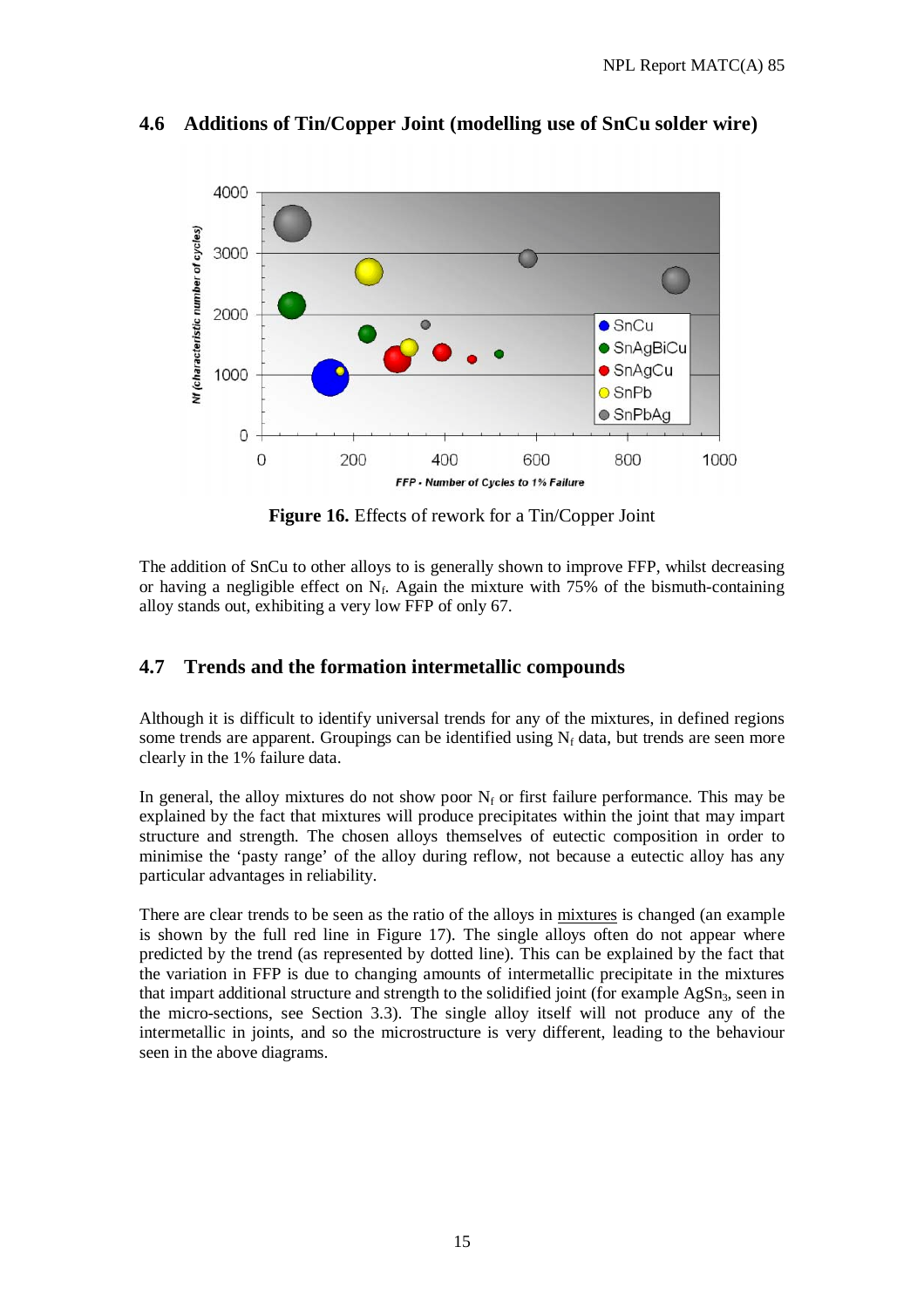

**Figure 17.** Trend for mixing of SnAgCu into SnCu

# **4.8 Confidence if FFP data**

Confidence in the data collected during the first cycles is better than for later cycles. This is due to a decreasing joint population effectively under test as joints fail, represented in Figure 18.



**Figure 18.** Error bars showing standard deviation on joint failure data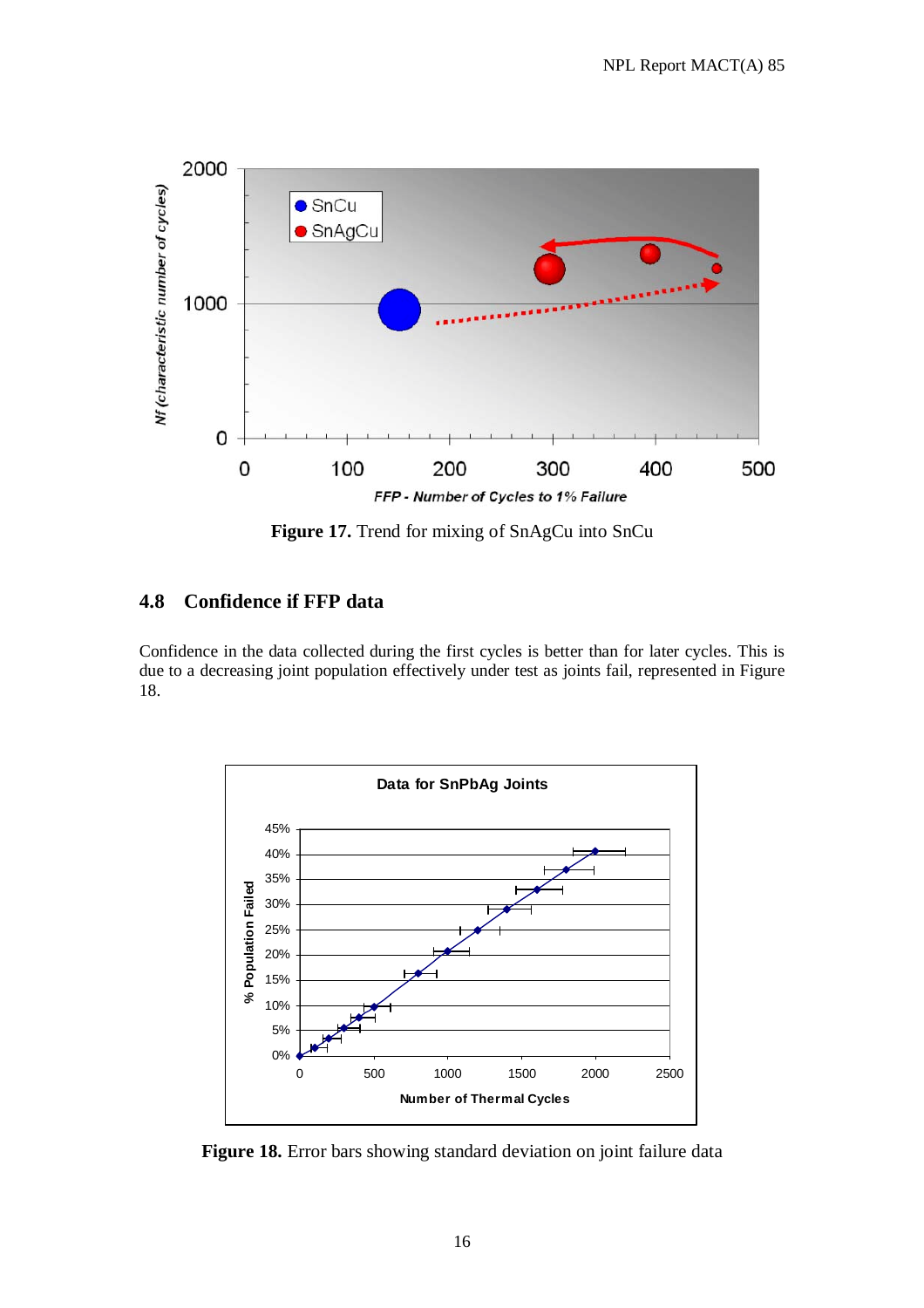The data in this report is all based upon 2512 resistor solder joints representing a high strain environment for the solder. Previous studies have shown that the lead-free solder alloys (SnAgCu, SnAgBiCu) perform best in low-strain environments. This reinforces the conclusion that mixing alloys in rework will not compromise reliability.

# **4.9 Correlation between Continuity and Shear Data**

Shear testing is quicker and cheaper than continuity testing, and so there is great value in establishing a correlation between ultimate shear strength and reliability from fitting continuity data to the Weibull model.

Figure 19 shows data of  $N_f$  against the ultimate shear strength for all the alloys shear tested. Although there is a degree of scatter in the data, a trend can be seen in which alloys with higher cycles to failure exhibit greater shear strengths.

However, a different behaviour is apparent if the USS values are plotted as a function of the FFP (see

Figure **20**). In this case an alloy with a high number of cycles to 1% failure will exhibit lower ultimate shear strength.



**Figure 19.** Correlation between  $N_f$  and USS